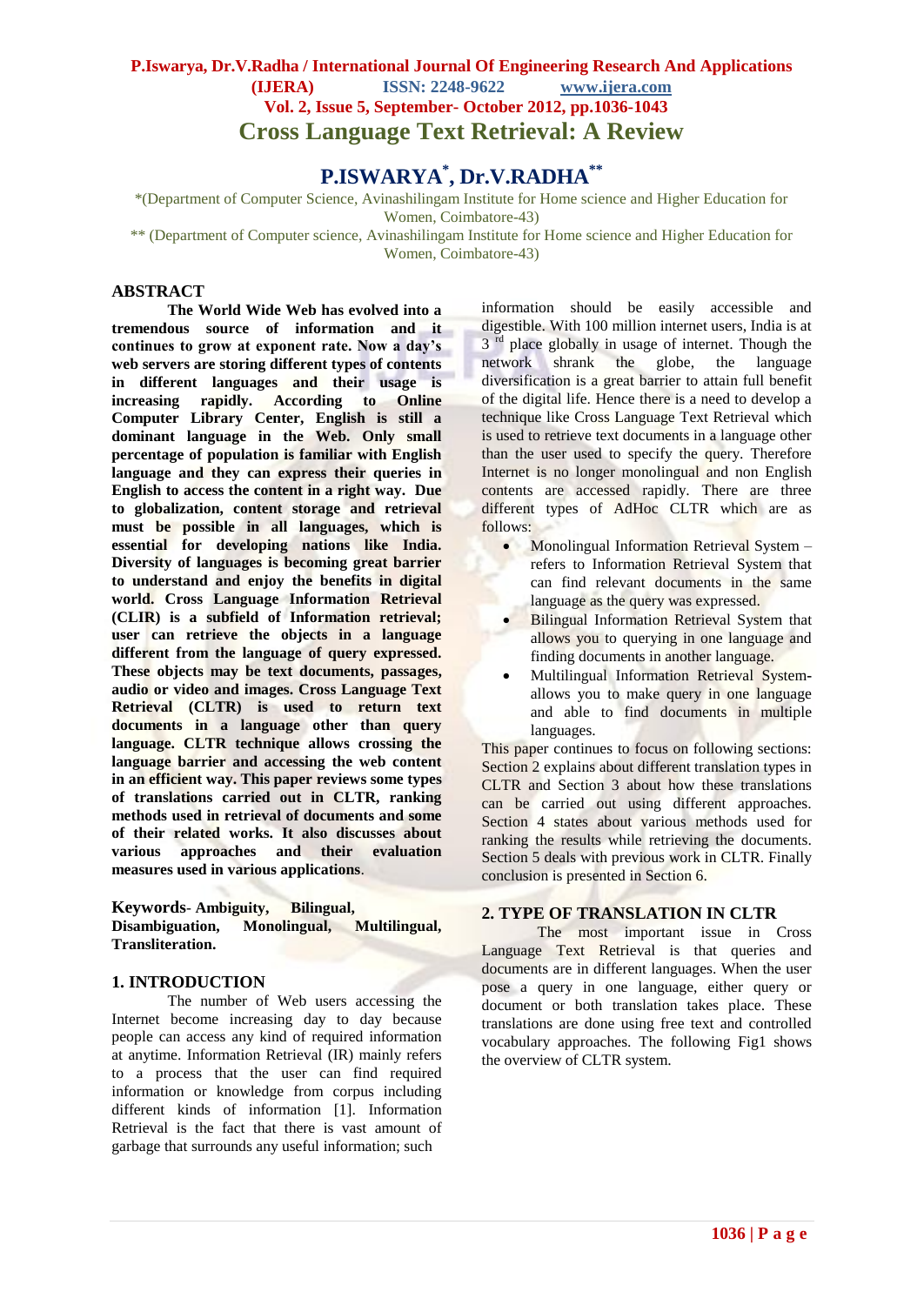# **P.Iswarya, Dr.V.Radha / International Journal Of Engineering Research And Applications (IJERA) ISSN: 2248-9622 www.ijera.com**





**Figure 1: Overview of CLTR system**

#### **2.1 Query Translation**

Usually the query is translated into the language of target collection of documents. The first step involves parsing the natural language query specified by the user in their native language. The given query sentence is segmented and indexed using Morphological analyzer, Part Of Speech tagging, Stemming and Stop word removal.



#### **Figure2: Major Steps in Query Translation Approach**

Normally user query is short hence ambiguity problem arises; to overcome this drawback the query can be expanded using Word Net/Ontology. Fatiha sadat [2] states that a combination of query expansions before and after query translation will improve the precision of Information Retrieval as well as recall. Translation of query can be done

using Machine Translation, Bilingual dictionary and corpus resource. Query translation is simpler than translation of whole documents and it is cost efficient too. The performance of the system heavily depends on how the query is translated effectively. But there are several complexities in achieving good query translation they are translation ambiguity, missing terminology, idioms and compound words and untranslatable terms. The overall process involved in Query translation Process is shown in Fig 2.

# **2.2 Document Translation**

Translation can be done in other way by translating the documents into the language of query and this document translation achieved manually or through various machine translation systems. Translating 400 million non-English web pages of World Wide Web would take 100,000 days (300 years) in one fast PC or 1 month in 3600 PC [3]. However, it is an expensive job to be done once for each query language and most importantly the quality of the translation will be much better because documents provide much more context for a machine translation program to work with. In particular, when it comes to minority languages, the cost becomes almost unbearable.

# **3. VARIOUS APPROACHES FOR QUERY AND DOCUMENT TRANSLATIONS**

As mentioned above the query and document can be translated using the following different techniques such as Controlled vocabulary, free text based or a combination of multiple techniques. The controlled vocabulary is the first and traditional technique widely used in libraries and documentation centres. Documents are indexed manually using fixed terms which are also used for queries. However, this approach remains limited to application whose vocabulary is still manageable. The efficiency and effectiveness degrade radically when size of vocabulary increases.

The alternate approach/way to controlled vocabulary is to use the words which appear in the documents themselves as the vocabulary, such systems are referred as free text retrieval systems. 3.1 Machine Translation approach

Machine Translation (MT) systems that investigates the use of software to translate text or speech from one natural language to another. The main idea of MT system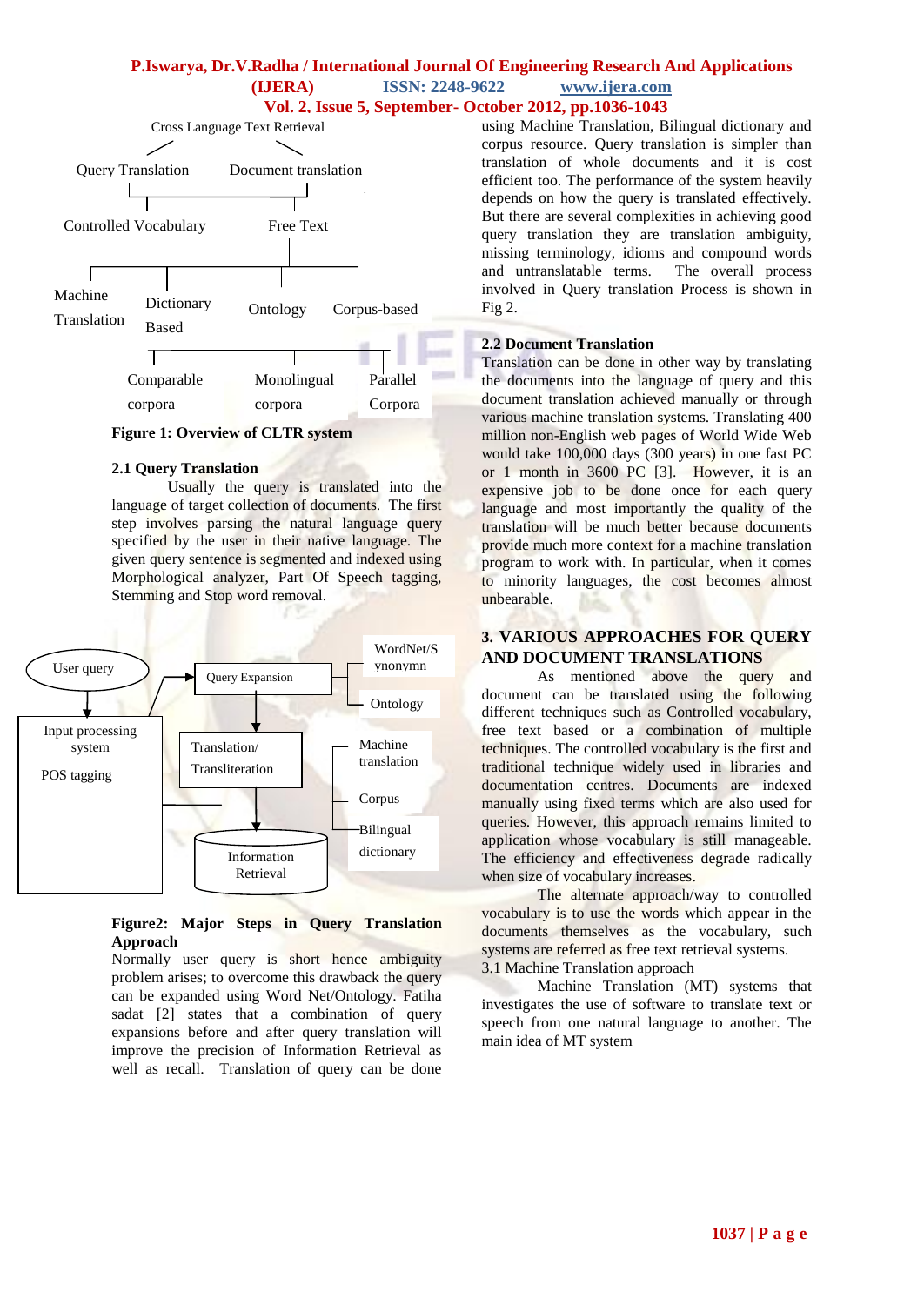# **P.Iswarya, Dr.V.Radha / International Journal Of Engineering Research And Applications (IJERA) ISSN: 2248-9622 www.ijera.com Vol. 2, Issue 5, September- October 2012, pp.1036-1043**

| <b>Table1: Overview of machine Translation system</b> |  |
|-------------------------------------------------------|--|
|-------------------------------------------------------|--|

| <b>Systems</b> | Year | <b>Organization/Institute</b> | Domain                                             |  |  |
|----------------|------|-------------------------------|----------------------------------------------------|--|--|
|                |      |                               |                                                    |  |  |
| Anusaaraka     | 1995 | <b>IIT</b> kanpur             | Children stories                                   |  |  |
| Mantra         | 1999 | C-DAC, Bangalore              | sabha Secretariat<br>Rajya<br>(official circulars) |  |  |
| Matra          | 2004 | C-DAC, Mumbai                 | News stories                                       |  |  |
| Angla Bharti   | 1991 | <b>IIT</b> kanpur             | Customization                                      |  |  |

is to carry out a translation without aid of human assistance. Every Machine translation system requires programs for translation, automated dictionaries and grammars to support translation. There are different types of MT exists they are based on direct MT method, Interlingua, transfer method and Empirical machine translation approach. In India machine Translation systems have been developed for translation from English to Indian languages [4] is shown in table 1.

Document translation using MT system is expensive and it is not suitable for large collections and possibly many query languages. Query translation using MT system does not context for accurate translation, it is inadequate for good CLTR.

#### **3.2 Dictionary-based approach**

Dictionary approach is used to translate the query, the basic idea in dictionary-based cross language text retrieval is to replace each term in the query with an appropriate term or set of terms in the desired language. CLTR depends on the quality and coverage of dictionary, in manually created bilingual dictionary has good quality but poor coverage. Dictionaries are electronic versions of printed dictionaries and may be general dictionaries or specific domain dictionaries or a combination of both. The major problems of dictionary based approach are translation ambiguity, out-ofvocabulary terms, word inflection and phrase identification. The below Fig 3 shows the overall process in dictionary based translation.



**Figure 3: Dictionary based query translation**

## **3.3 Corpus based approach**

A Corpus is a repository of a collection of natural language material, it analyzes large collections of existing texts (corpora) and automatically extracts the information needed on which the translation will be based. The aligned corpus contains text samples in one language and their translations into other language are aligned sentence by sentence, word by word, document by document or even character by character. Corpus may contain same language contents from same domain called Monolingual corpora or unaligned corpora.

A parallel corpus is a collection which may contain documents and their translations in more than one language; they are translationequivalent pairs. Actually a source language query is not translated; it can be matched against the source language component of bilingual parallel corpus. Then target language component aligned to it can be easily retrieved. Parallel corpora can be created using human translation, websites in more than one language or using MT methods. "Spider" systems have been developed to collect documents that have translation equivalents over the internet to produce corpora [5]. The alignment process can be done by comparing documents by the presence of indicators and to construct a parallel corpus is very difficult because they require more formal arrangements. The indicator could be an author name, document date, source, special names in the document, numbers or acronyms, in fact anything which clearly corresponds in both the source and target language texts. Erbug celebi [6] used bilingual parallel corpus consists of 1056 Turkish and 1056 English parallel documents for their experiment sample English to Turkish document shown below table 2.

A comparable corpus is a document collection in which documents are aligned based on the similarity between the topics which they address; they are content-equivalent document pairs. Corpora is hard to maintain, it tend to be domain/application dependent to achieve effective performance.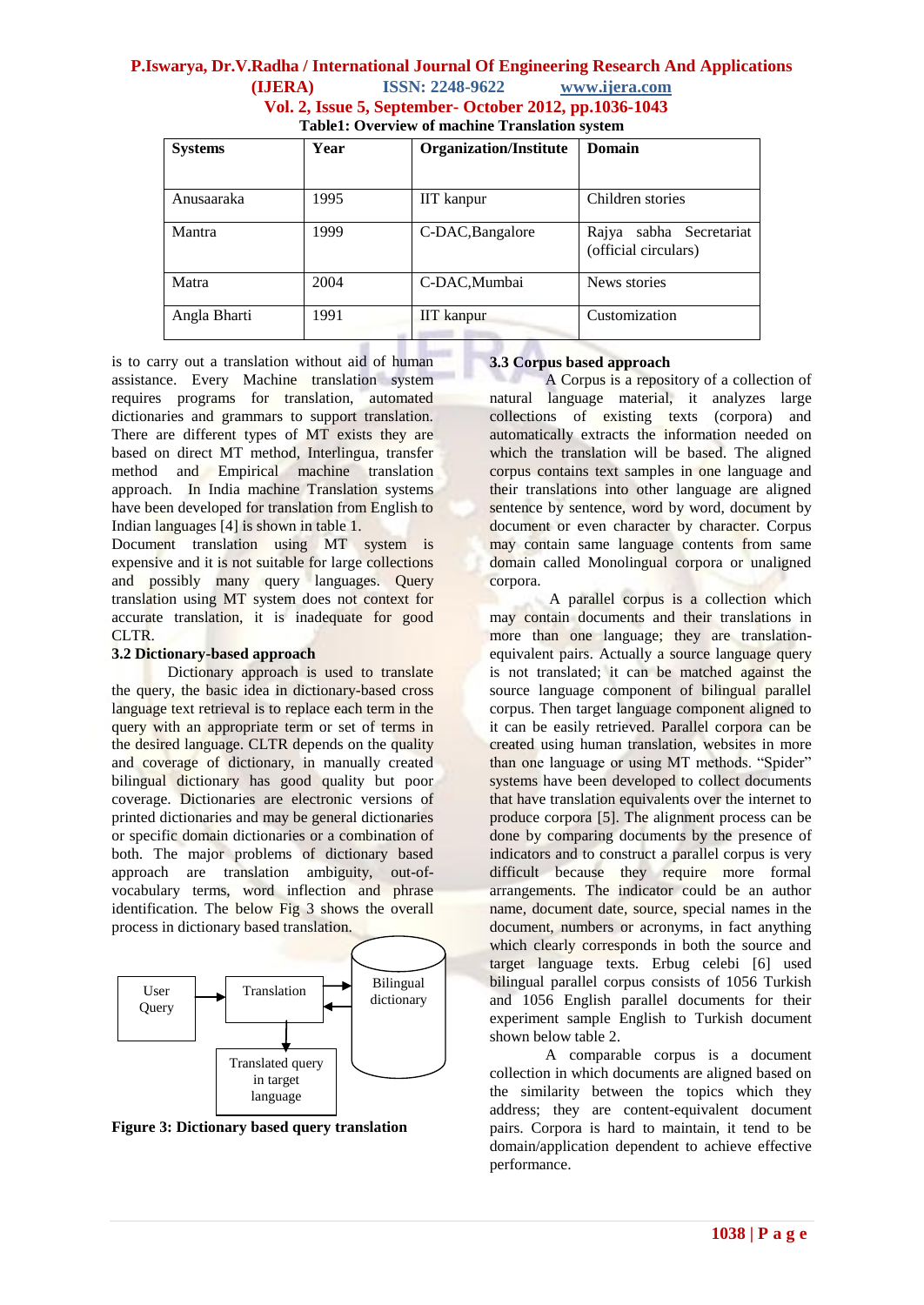# **P.Iswarya, Dr.V.Radha / International Journal Of Engineering Research And Applications (IJERA) ISSN: 2248-9622 www.ijera.com Vol. 2, Issue 5, September- October 2012, pp.1036-1043**

**Table2: Example Document English to Turkish parallel corpus**

| <b>English Document</b>                                                                                                                                                                                                                                                                                                                                                                                                                                                                                                                        |
|------------------------------------------------------------------------------------------------------------------------------------------------------------------------------------------------------------------------------------------------------------------------------------------------------------------------------------------------------------------------------------------------------------------------------------------------------------------------------------------------------------------------------------------------|
| As we are leaving Lefkosa and heading<br>for Girne, we suddenly decide to climb<br>St. Hilarion castle when our guide<br>cautions us not to leave without seeing<br>it. Leaving behind the area the knights<br>once used for sword practice, we are<br>now in the castle itself, where we have a<br>cold drink and enjoy the view of Girne.<br>As we do so, Mustafa Gürsel, a man<br>with a strong interest in nature and<br>culture in Cyprus, shares with us his<br>knowledge of North Cyprus's endemic<br>plants, the tulip and the orchid. |

Lefkoşa'dan ayrılıp Girne'ye doğru yol<br>alırken, rehberimiz "St. Hilarion alırken, rehberimiz<br>Kalesi'ni görmec Kalesi'ni görmeden buradan<br>gitmemelisiniz" deyince hemen kaleye gitmemelisiniz" deyince hemen kaleye<br>tırmama kararın veriyoruz. Bir dönem<br>şövalyelerin kılıç alanı olarak kullandığı<br>meydanı geride bırakıp artık kaleye<br>varıyoruz. Kaledeki kafede birşeyler içip<br>aşağıdaki Girne manzarasını yandan.

**Turkish Document** 

#### 3.4 Ontology-based approach

Ontology defines the basic terms and relations comprising the vocabulary of a topic area as well as the rules for combining terms and relations to define extensions to the vocabulary. Ontology is an explicit specification of a conceptualization Ontology"s can be implemented in translation systems to extract conceptual relations for monolingual and cross language IR.

Sarawathi [7] used Ontological tree for their analysis and keyword retrieval, any number languages can be used without restriction. It requires only single mapping from any language to any other language. It can also used for other purposes such as keywords language identification and sub keyword extraction.

# **4. RANKING METHODS IN INFORMATION RETRIEVAL**

An efficient ranking algorithm is essential in any information retrieval system. The role of ranking algorithms is to select the documents that are most likely be able to satisfy the user needs and bring them in top positions.

Some of the common used ranking methods in cross language information retrieval are discussed below. Michael Sperriosu [8] compared the Okapi BM25 model and Language Modelling (LM) algorithm says that on a very shallow level Okapi outperforms LM. By reviewing simple TFIDF based ranking algorithm may not result in effective CLTR systems for Indian language Queries [9].

4.1 Okapi BM25 model

Consider a user query  $Q = \{q1, q2,...,qn\}$  and document D, the BM25 score of the document D is as given in  $(1)$  and  $(2)$ :

$$
score(Q, D) = \sum_{f(qi, D) + k1} \frac{(f(qi, D) \cdot (k1 + 1))}{f(qi, D) + k1 \cdot (1 - b + b \cdot (|D|/avgd))}
$$
 (1)

$$
IDF(qi) = log \frac{N - n(qi) + 0.5}{n(qi) + 0.5}
$$
 (2)

where  $f(qi, D)$  is the term frequency of qi in D, |D| is length of document D,  $k1 \& b$  are free parameters to be set, avgdl is the average length of document in corpus, N is the total no. of documents in collection, n(qi) is the number of documents containing qi.

4.2 Language modeling algorithm

The likelihood that a given document *d* will generate a given query *q* is used to score candidate documents, and is given in equation (3)

$$
p(q|d) = \sum_{w \in q} \omega_w \log \frac{c(w;d) + \mu \delta p(w|C)}{\Sigma_w c(w;d) + \mu}
$$
 (3)

where

and

 $w \in q$  is either a term or phrase found in q,  $\omega_w$  is the term weight of w given by pseudo relevance feedback

(always 1.0 if no pseudo relevant feedback is employed).

 $c(w, d)$  is the number of occurrences of w in d,

- $\mu$  is the Dirichlet prior smoothing parameter,  $\delta$  is a parameter used to change the weight of phrases
- (always 1.0 for non-phrase terms),

 $p(w|C)$  is the term count of w in the corpus divided by the corpus size,  $\Sigma_w c(w; d)$  is the length of document d not including stop-words.

#### **4.3 TFIDF model**

The tfidf weight (term frequency–inverse document frequency) is a numerical statistic which reflects how important a word is to a [document](http://en.wikipedia.org/wiki/Document) in a collection or [corpus.](http://en.wikipedia.org/wiki/Text_corpus) The term count in the given document is simply the number of times a given [term](http://en.wikipedia.org/wiki/Term_(language)) appears in that document. This count is usually normalized to prevent a bias towards longer documents (which may have a higher term count regardless of the actual importance of that term in the document) to give a measure of the importance of the term **t**, within the particular document **d**. Thus we have the term frequency **tf(t,d)**. The inverse document frequency is a measure of whether the term is common or rare across all documents. It is obtained by dividing the total number of [documents](http://en.wikipedia.org/wiki/Documents) by the number of documents containing the term, and then taking the [logarithm](http://en.wikipedia.org/wiki/Logarithm) of that [quotient](http://en.wikipedia.org/wiki/Quotient) is given by equation (4).

$$
idf(t, D) = \log \frac{|D|}{|\{d \in D : t \in d\}|} \tag{4}
$$

with

|D|: [Cardinality](http://en.wikipedia.org/wiki/Cardinality) of D, or the total number of documents in the corpus

 $|\{d \in D : t \in d\}|$ : Number of documents where the term  $\hat{t}$  appears (i.e.,tf(t,d)≠0). If the term is not in the corpus, this will lead to a division-by-zero. It is therefore common to adjust the formula to  $1 + |\{d \in D : t \in d\}|$ .

Then the **tf\*idf** is calculated using equation (5).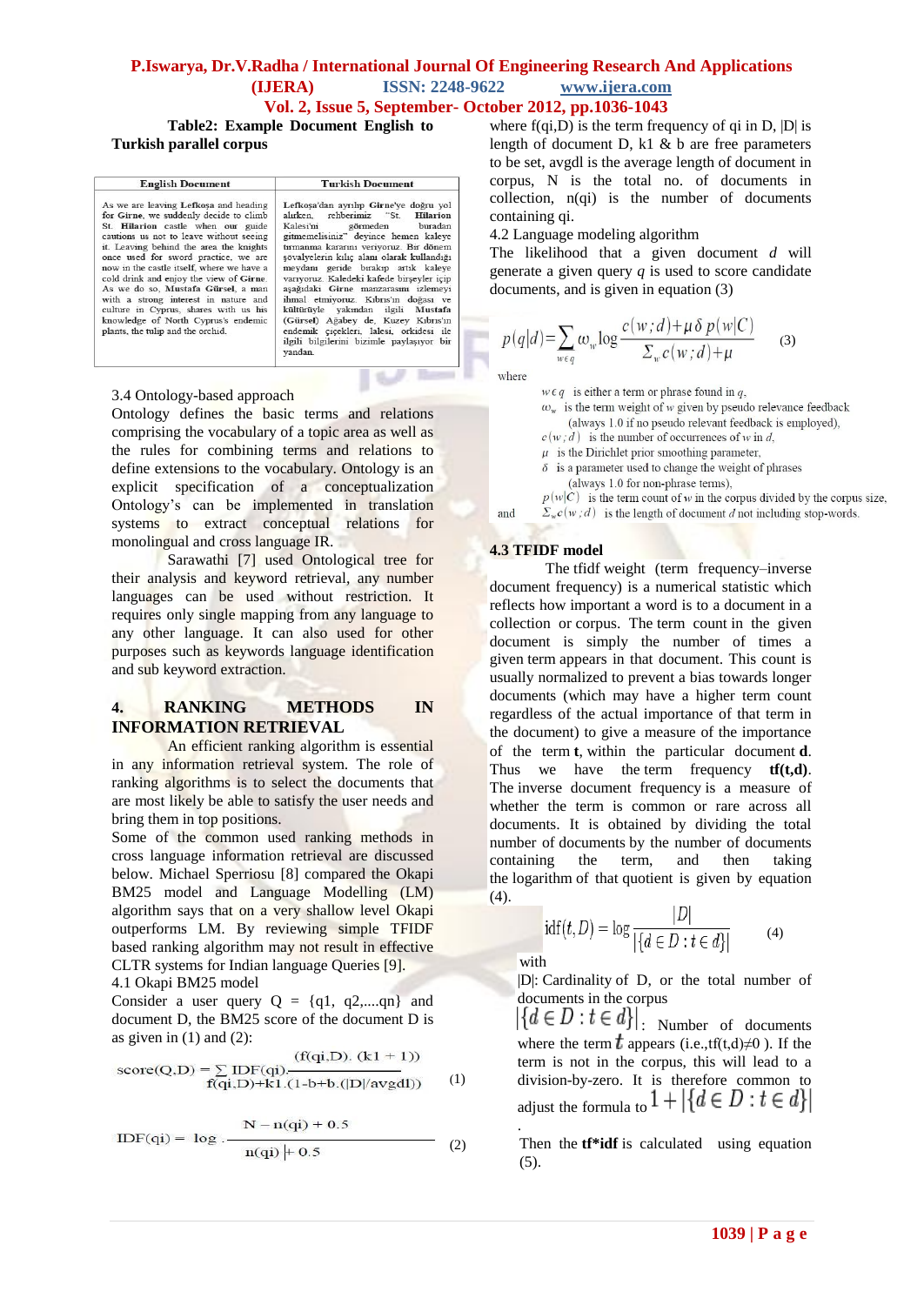# **P.Iswarya, Dr.V.Radha / International Journal Of Engineering Research And Applications (IJERA) ISSN: 2248-9622 www.ijera.com Vol. 2, Issue 5, September- October 2012, pp.1036-1043**

 $\text{tf} * \text{idf}(t, d, D) = \text{tf}(t, d) \times \text{idf}(t, D)$  (5)

#### **4.4 Page rank algorithm**

Page Rank is a [probability distribution](http://en.wikipedia.org/wiki/Probability_distribution) used to represent the likelihood that a person randomly clicking on links will arrive at any particular page. PageRank can be calculated for collections of documents of any size. A probability is expressed as a numeric value between 0 and 1. Hence, a PageRank of 0.5 means there is a 50% chance that a person clicking on a random link will be directed to the document with the 0.5 PageRank. In the general case, the PageRank value for any page "u" can be expressed in equation (6):

$$
PR(u) = \sum_{v \in B_u} \frac{PR(v)}{L(v)} \tag{6}
$$

i.e. the Page Rank value for a page u is dependent on the Page Rank values for each page v contained in the set  $B<sub>u</sub>$  (the set containing all pages linking to page u), divided by the number  $L(v)$  of links from page v.

#### **5. EVALUATION MEASURES**

Precision and Recall are used to evaluate the effectiveness of the CLIR system.

#### **5.1 Precision**

It is defined as the number of relevant documents retrieved by a search divided by the total number of documents retrieved by that search is given in equation (7). Precision takes all retrieved documents into account, but it can also be evaluated at a given cut-off rank, considering only

the topmost results. (7)  $precision =$ [{retrieved documents}]

#### **5.2 Recall**

It is defined as the number of relevant documents retrieved by a search divided by the total number of existing relevant documents is given in equation (8). Recall in IR is the fraction of the documents that are relevant to the query that are successfully retrieved. It can be looked as the probability that a relevant document is retrieved by the query.

$$
recall = \frac{|\{relevant \ documents\} \cap \{retrieved \ documents\}|}{|\{total \ relevant \ documents\}|}
$$
(8)

The comparison of various translations and techniques adopted for different languages in different domain are given in table 3.

## **6. CONCLUSION**

In the past five years, research in Cross Lingual Information Access has been vigorously pursued through several international forums, such as, the Cross-Language Evaluation Forum (CLEF), NTCIR Asian Language Retrieval, and Text Retrieval Evaluation Conference (TREC) etc. In this paper, different translations and their various approaches with merits and demerits are stated clearly. The most widely used ranking methods in Information Retrieval are discussed and Cross Language Text retrieval in different languages in different domain is compared. Through investigation of previous research work most of the paper carried out query translation and some researchers have used hybrid approach to achieve query translation and attain acceptable results. In most of research works, document translation is not feasible because of the size of translation. Based on the review, the Okapi BM25 ranking model slightly outperformed LM algorithm and simple TFIDF model is not suitable for Indian language queries. Looking at the statistics of languages on the Internet it seems that there is a huge market for cross-language information retrieval products.

## **REFERENCES**

- [1] Tao zhang and Yue-Jie zhang, "Research" on Chinese-English CLIR" 2008 *International conference on machine learning and cybernetics, volume-5.*
- [2] Fatiha Sadat et al, "Cross language Information Retrieval Via Dictionarybased and Stastistics-based Methods" *,Conference on Communication, Computer and Signal Processing ,2001.*
- [3] Peter schauble, "CLEF 2000 State of Art: Multilingual Information Access", *Eurospider Information Technology AG*
- [4] Sanjay Kumar Dwivedi et al," Machine Translation System in Indian Perspectives", *Journal of Computer Science, 2010*.
- [5] Mustafa Abusalah.., "Literature Review of Cross language Information Retrieval", *World Academy of science, engineering and technology,2005.*
- [6] Erbug Celebi, Baturman Sen, Burak Gunel, "Turkish – English Cross Language Information Retrieval using LSI" *International Symposium on Computer and Information Sciences, 2009.*
- [7] Saraswathi et al, "BiLingual Information Retrieval System for English and Tamil", *Journal of Computing, April 2010.*
- [8] Michael Speriosu et al, "Comparision of Okapi BM25 ansd Language Modeling Algorithm for NTCIR-6",*Manuscript, Just Systems Corporation, September 2006.*
- [9] Sivaji Bandyopadhyay, Tapabrata Mondal, Sudip Kumar Naskar, Asif Ekbal, Rejwanul Haque, Srinivasa Rao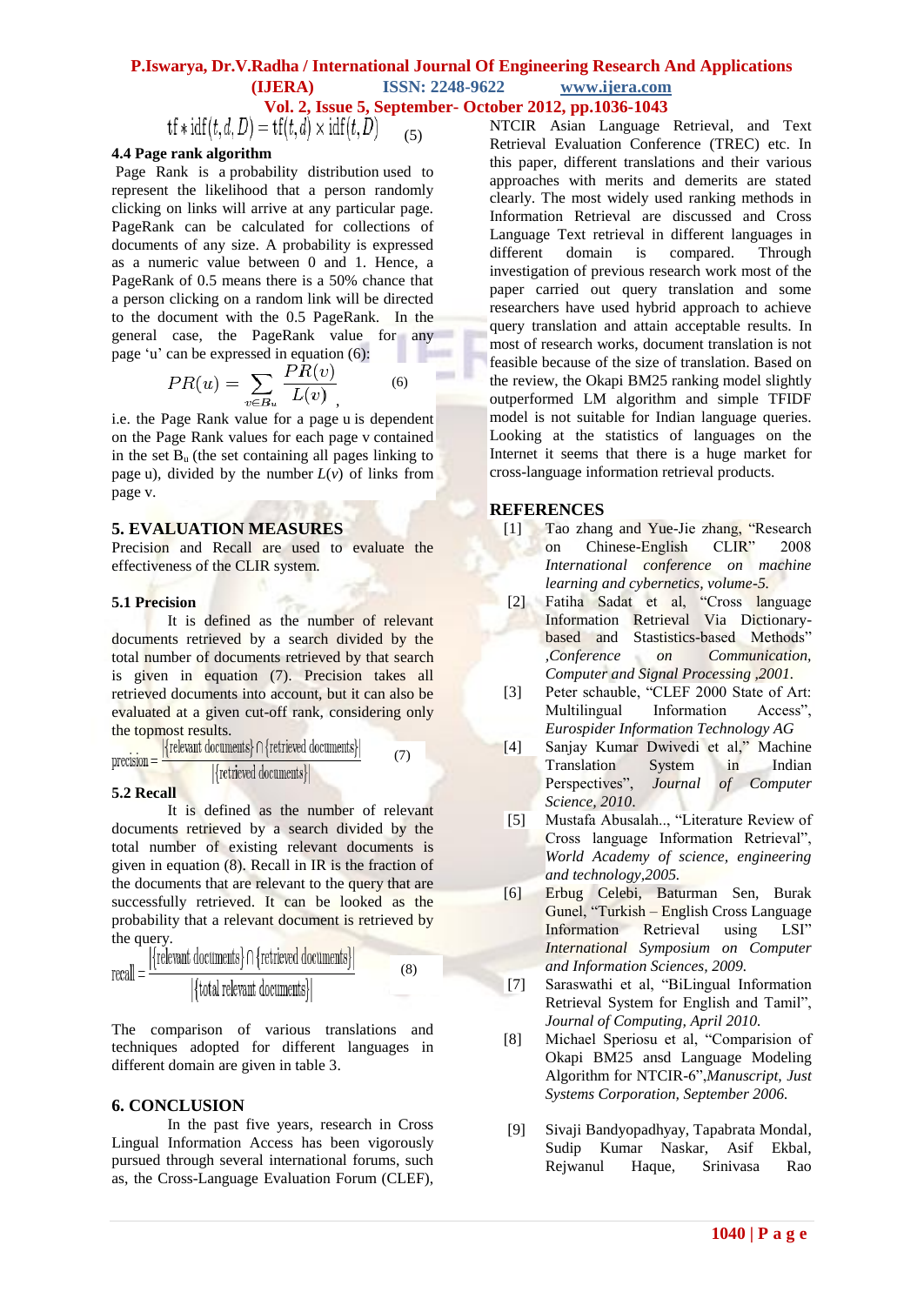# **P.Iswarya, Dr.V.Radha / International Journal Of Engineering Research And Applications**

**(IJERA)** ISSN: 2248-9622

 **Vol. 2, Issue 5, September- October 2012, pp.1036-1043**

Godavarthy, "Bengali, Hindi and Telugu to English Ad-hoc bilingual task at CLEF

2007 "*Advances in Multilingual and Multimodal Information Retrieval.*

| Table 3: Comparison of different translations and their approaches in CLTR. |  |
|-----------------------------------------------------------------------------|--|
|-----------------------------------------------------------------------------|--|

| <b>Authors</b>                              | Languag<br>e query                                          | <b>Comparison</b><br><b>Docume</b><br>nt<br>language | <b>Domain</b>                                          | <b>Indexing</b><br>Unit                                            | <b>Translatio</b><br>$\mathbf n$                                                               | Trans-<br>literation                             | Query<br>expansio<br>$\mathbf n$                                                                    | <b>Ranking</b><br>/Retrieval                                                                            | <b>Results for CLIR</b>                                                                                                                                                                              |
|---------------------------------------------|-------------------------------------------------------------|------------------------------------------------------|--------------------------------------------------------|--------------------------------------------------------------------|------------------------------------------------------------------------------------------------|--------------------------------------------------|-----------------------------------------------------------------------------------------------------|---------------------------------------------------------------------------------------------------------|------------------------------------------------------------------------------------------------------------------------------------------------------------------------------------------------------|
| Tao<br>zhang<br>and<br>Yue-Jie<br>zhang     | Chinese<br>and<br>English                                   | English                                              | AP<br>Newswi<br>re 88-90                               | Word<br>based<br>segmentatio<br>n and n-<br>gram based<br>approach | Bilingual<br>dictionary                                                                        | N <sub>o</sub>                                   | synonym<br>dictionar<br>y                                                                           | MIT's<br>method,<br>probabilisti<br>method<br>$\mathbf{c}$<br>and<br>automatic<br>relevance<br>feedback | <b>MAP</b><br>E-EIR: 0.3187<br>C-ECLIR: 0.2833                                                                                                                                                       |
| Anurag<br>Seetha<br>et al                   | English<br>and hindi                                        | Hindi                                                | Newspa<br>pers<br>2003-<br>2004                        | N <sub>o</sub>                                                     | Shabdanjal<br><i>i</i> bilingual<br>dictionary                                                 | N <sub>o</sub>                                   | N <sub>o</sub>                                                                                      | Monolingu<br>al retrieval<br>system                                                                     | Average<br>Precision: Monolingua<br>1:0.5318<br>CLIR:0.3446                                                                                                                                          |
| Vivek<br>Pemawa<br>t et al                  | English<br>and hindi                                        | English<br>and hindi                                 | Allahab<br>ad<br>museum                                | Stemming<br>and<br>stop<br>word<br>removal                         | Dictionary<br>database                                                                         | Hash<br>datastruct<br>ure<br>mapping             | N <sub>o</sub>                                                                                      | Vector<br>based<br>model<br>and<br>Google<br>API(docum<br>ent<br>translation)                           | Change in the values<br>precision<br>of<br>and<br>recall as number of<br>documents increases.                                                                                                        |
| Sivaji<br><b>Bandyo</b><br>padhyay<br>et al | Bengali,<br>Hindi<br>and<br>telugu                          | English                                              | Los<br>Angeles<br><b>Times</b><br>of 2002              | Porter<br>Stemmer, n-<br>gram<br>indexing<br>and zonal<br>indexing | <b>Bilingual</b><br>dictionary                                                                 | modified<br>joint<br>source-<br>channel<br>model | yes                                                                                                 | <b>TFIDF</b><br>model                                                                                   | The system performs<br>best for the Telugu<br>followed by Hindi<br>and Bengali.                                                                                                                      |
| Zhang<br>Xiao-fei<br>et al                  | English                                                     | Chinese                                              | Random<br>chinese<br>web<br>pages                      | N <sub>o</sub>                                                     | Bilingual<br>parallel<br>corpus                                                                | N <sub>o</sub>                                   | No                                                                                                  | Vector<br>space<br>model                                                                                | The proposed method<br>outperforms<br>purely<br>based<br>dictionary<br>baseline by 14.8%                                                                                                             |
| Fatiha<br>Sadat et<br>al                    | French<br>and<br>English                                    | English<br>ς                                         | <b>TREC</b><br>volume<br>$1$ and $2$<br>collecti<br>on | Porter<br>stemmer<br>and<br>stop<br>words                          | <b>Bilingual</b><br>dictionary,<br>statistic<br>based<br>method<br>and<br>Parallel<br>Corpora. | N <sub>o</sub>                                   | Interactiv<br>e<br>relevance<br>feedback,<br>a Domain<br>Feedback<br>and<br>similarity<br>thesaurus | <b>NAMAZU</b><br>retrieval<br>system                                                                    | Different combination<br>of query expansion<br>before<br>and<br>after<br>translation with an<br>OR operator shown a<br>best average precision<br>99.13%<br>of<br>with<br>monolingual<br>performance. |
| Jagadee<br>sh<br>Jagarla<br>mudi et<br>al   | Hindi,<br>tamil, telu<br>gu, Benga<br>and<br>li.<br>Marathi | English                                              | Los<br>Angeles<br><b>Times</b>                         | Stop word<br>removal<br>and porter<br>stemmer                      | Bilingual<br>statistical<br>dictionary<br>and word<br>word<br>by<br>translation                | yes                                              | no                                                                                                  | Language<br>Modeling                                                                                    | <b>CLIR</b><br>performance:<br>73% of monolingual<br>system                                                                                                                                          |
| Prasad<br>Pingali<br>et al                  | Hindi<br>and<br>telugu                                      | English                                              | Los<br>Angeles<br><b>Times</b><br>2002                 | Lucene<br>Framework                                                | <b>TFIDF</b><br>algorithm<br>in<br>combinatio<br>with<br>n<br>Bilingual                        | yes                                              | no                                                                                                  | Vector<br>based<br>ranking<br>using<br>a<br>variant<br>of<br><b>TFIDF</b>                               | Hybrid<br>Boolean<br>formulation improves<br>ranking of documents                                                                                                                                    |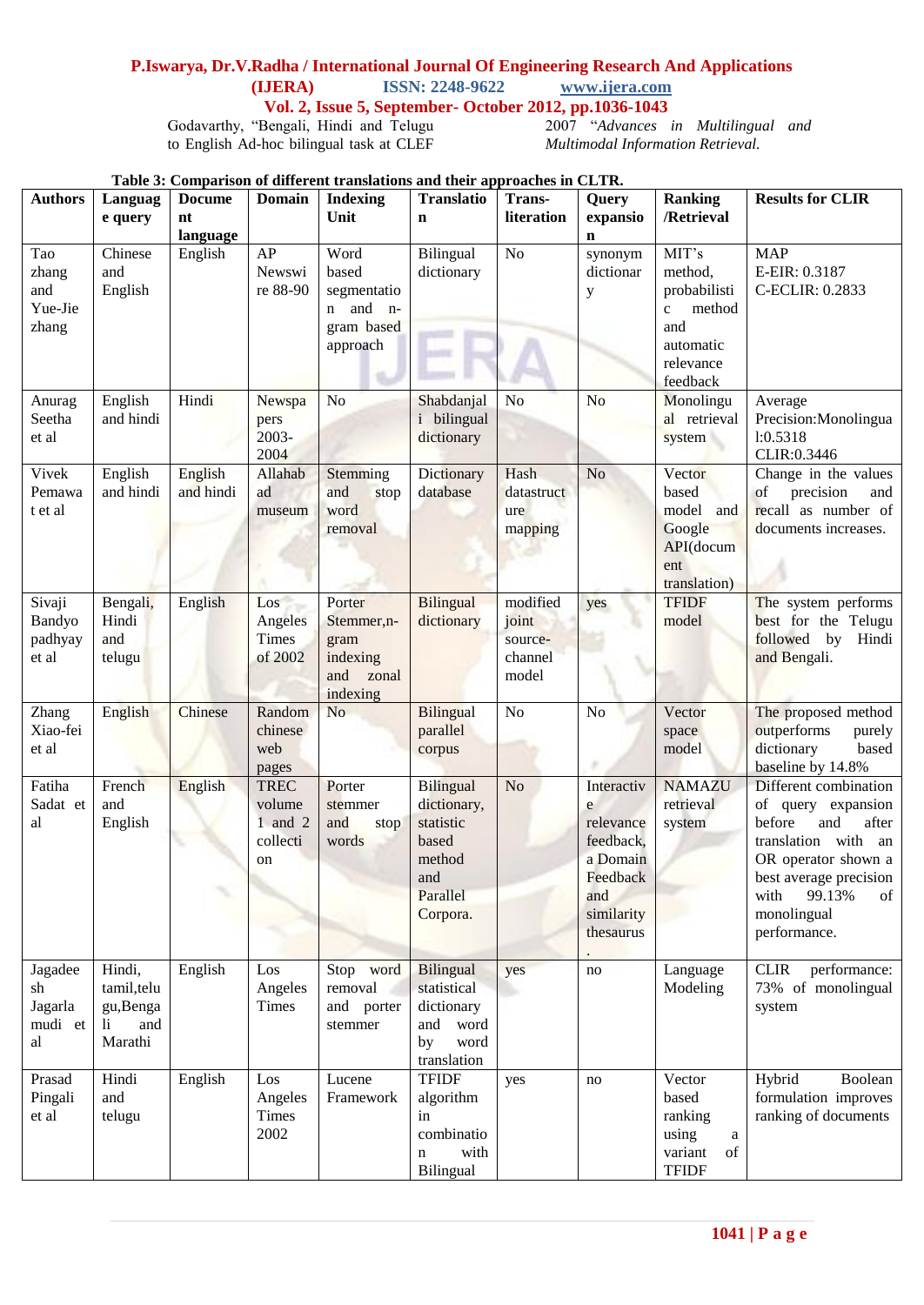# **P.Iswarya, Dr.V.Radha / International Journal Of Engineering Research And Applications (IJERA) ISSN: 2248-9622 www.ijera.com**

| Vol. 2, Issue 5, September- October 2012, pp.1036-1043 |                                    |                             |                                                                   |                                                                                       |                                                                                             |                                                                               |                                         |                                                                    |                                                                                                                                            |
|--------------------------------------------------------|------------------------------------|-----------------------------|-------------------------------------------------------------------|---------------------------------------------------------------------------------------|---------------------------------------------------------------------------------------------|-------------------------------------------------------------------------------|-----------------------------------------|--------------------------------------------------------------------|--------------------------------------------------------------------------------------------------------------------------------------------|
|                                                        |                                    |                             |                                                                   |                                                                                       | dictionary                                                                                  |                                                                               |                                         | ranking<br>algorithm                                               |                                                                                                                                            |
| Erbug<br>Celebi<br>et al                               | Turkish<br>and<br>English          | Turkish<br>and<br>English   | Skylife<br>Magazi<br>ne                                           | Porter<br>stemmer<br>and<br>Longest-<br>match<br>stemming<br>algorithm                | Parallel<br>corpus                                                                          | N <sub>o</sub>                                                                | N <sub>o</sub>                          | Latent<br>Semantic<br>indexing                                     | It<br>the<br>increases<br>retrieval performance<br>times when<br>3<br>the<br>direct matching<br>is<br>considered.                          |
| Moham<br>med<br>Aljlayl<br>et al                       | Arabic                             | English                     | Standar<br>d TREC<br>$-7$ and 9<br>collecti<br>ons                | Porter<br>stemmer<br>and K-stem<br>algorithm                                          | <b>ALKAFI</b><br>Machine<br>Translatio<br>n system                                          | N <sub>o</sub>                                                                | N <sub>o</sub>                          | <b>AIRE</b><br>search<br>engine                                    | this<br>In<br>method<br>field is<br>description<br>more effective than<br>title and narrative.                                             |
| Ari<br>Prikola                                         | Finnish<br>and<br>English          | English                     | <b>TREC</b><br>medicin<br>and<br>e<br>health<br>related<br>topics | K-stem and<br><b>TWOL</b><br>morphologi<br>cal analyser                               | Medical<br>dictionary<br>and<br>general<br>dictionary                                       | N <sub>o</sub>                                                                | N <sub>o</sub>                          | <b>INQUERY</b><br>retrieval<br>system                              | This method able to<br>achieve performance<br>level of monolingual<br>system, if the queries<br>are structured.                            |
| Antony<br>P.J, et al                                   | English                            | Kannada(<br>target<br>word) | Indian<br>place<br>names                                          | Segmentati<br>on, Romani<br>zation                                                    | Alligned<br>parallel<br>corpus                                                              | Sequence<br>labelling<br>method, S<br><b>VM</b><br>kernel                     | no                                      | no                                                                 | with<br>Comparison<br>Google<br>Indic<br>Transliteration<br>proposed model gives<br>better results                                         |
| Pattabhi<br>R.K Rao<br>T<br>and<br>Sobha.<br>L         | Tamil<br>and<br>English            | English                     | The<br>telegrap<br>h                                              | Tamil<br>Morphologi<br>cal<br>analyzer,Lu<br>cene<br>Indexer and<br>porter<br>stemmer | Bilingual<br>dictionary                                                                     | Statistical<br>method                                                         | WordNet<br>and<br>Descripti<br>on Field | Okapi<br><b>BM25</b>                                               | MAP:0.3980<br>Recall<br>precision:0.3742                                                                                                   |
| Manoj<br>kumar<br>Chinnak<br>otla et al                | Hindi<br>Marathi<br>and<br>English | English                     | Los<br>Angles<br><b>Times</b><br>2002                             | Stemmer<br>and<br>Morphologi<br>cal<br>Analyzer                                       | <b>Bilingual</b><br>dictionary                                                              | Devanaga<br>$\overline{\textbf{n}}$<br>to<br>English<br>Transliter<br>ation   | No                                      | Okapi<br><b>BM25</b>                                               | <b>MAP</b><br>Monolingual<br>IR:0.4402<br>Hindi<br>to<br>English: 0.2952<br>$\&$<br>Marathi<br>to<br>English: 0.2163                       |
| Saravan<br>an et al                                    | Tamil, En<br>glish,<br>Hindi       | English                     | The<br>telegrap<br>$\mathbf{h}$                                   | Porter<br>Stemmer<br>and<br>Alignment<br>Model                                        | Probabilist<br>ic lexicon<br>and<br>Parallel<br>Corpora &<br><b>Bilingual</b><br>dictionary | Machine<br>Transliter<br>ation,<br>Transliter<br>ation<br>Similarity<br>Model | N <sub>o</sub>                          | Language<br>Modeling                                               | <b>MAP</b><br>Monolingual<br>IR:0.5133<br>Hindi to Eng:0.4977<br>$\&$<br>Tamil<br>to<br>Eng:0.4145                                         |
| <b>B.Manik</b><br>andan<br>and<br>Dr.R.Sh<br>riram     | Tamil                              | English                     | Random<br>webpag<br>es                                            | Stopword<br>removal<br>and<br>Stemmer                                                 | Bilingual<br>dictionary                                                                     | yes                                                                           | N <sub>o</sub>                          | Summarizat<br>ion<br>technique                                     | It finds the efficient<br>strategy to implement<br>query translation. In<br>future the algorithm<br>will be tested for<br>more parameters. |
| R.Shrira<br>and<br>m<br>Vijayan<br>Suguma<br>ran       | Tamil                              | English                     | On sales<br>system                                                | Stop word<br>list<br>and<br>Porter<br>Stemmer                                         | Lexicon<br>and<br>Ontology                                                                  | no                                                                            | WordNet                                 | Data<br>mining<br>methods(ca<br>tegorization<br>and<br>aggregation | The<br>proposed<br>approach<br>performs<br>slightly higher than<br>traditional approach.                                                   |